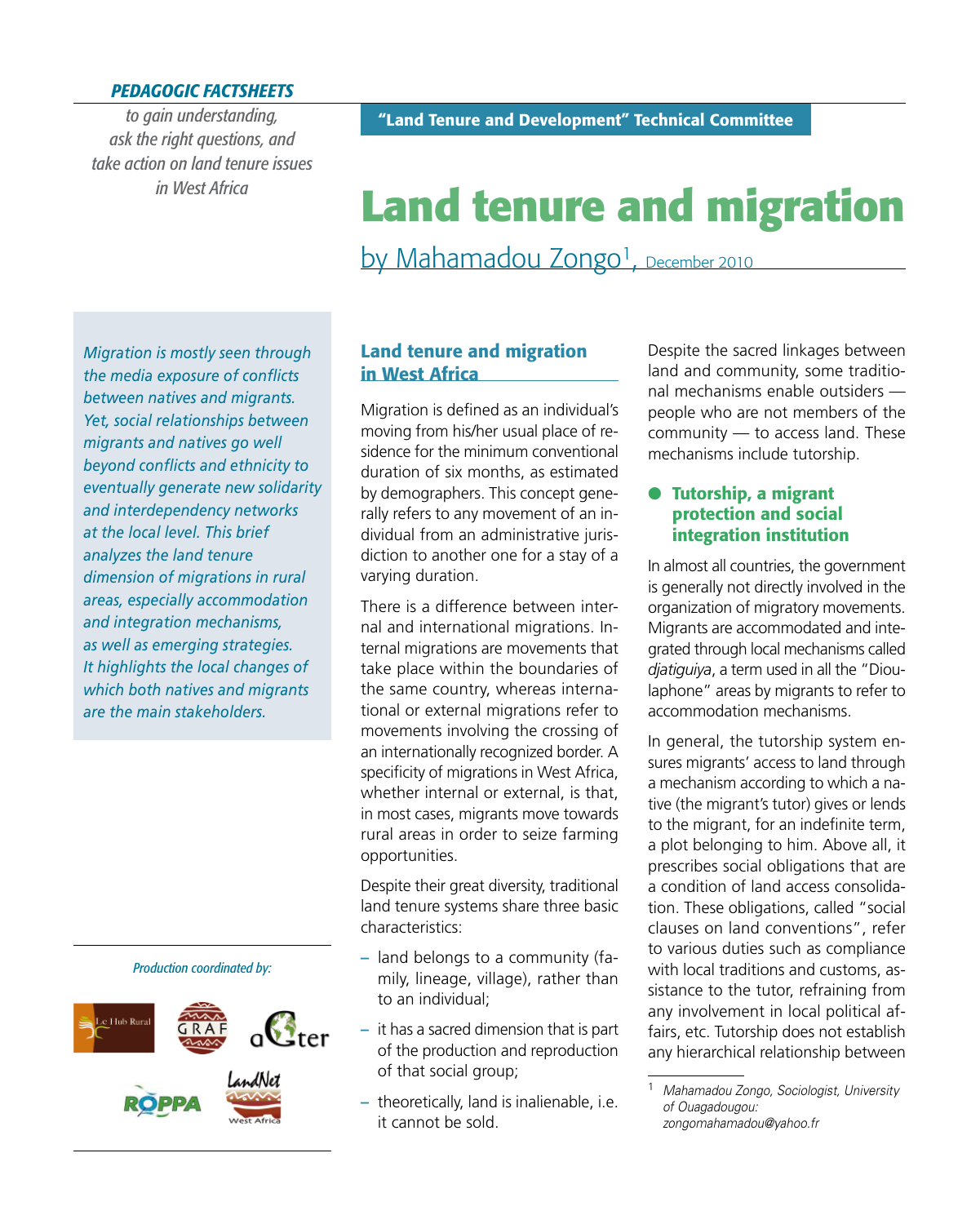migrants and natives; it rather creates the enabling conditions for the sound social or even full integration of migrants into the host community.

#### **Land tenure dynamics**

Population increase and the modernization of production means (which enables the development of larger areas of land) accelerate the expansion of croplands and the tightening of competition for land access, which contribute to the evolution of land transactions. Formerly limited to the donation and lending of land for an indefinite term, land transactions have been diversifying over time. Thus, several types of rights known as "derived" rights have developed. These rights form a body of arrangements governing access to the already allocated farmlands. They are characterized by a revocable transfer of rights (outside the family). Derived rights can be associated to:

- the lending of land for an indefinite term;
- **–** the lending of land for a short term;
- **–** the leasing of land;
- **–** a land-for-services transaction;
- **–** the pledging of land…

Another aspect of the evolution of the migration phenomenon is undeniably the total or partial monetization of land transactions. Whereas land lease is almost not very problematic, land selling often gives rise to conflicts. The issue of land purchase has developed further in recent years, with the entry of urban and political elites, and even international companies, into the "rural land market".

Unlike conventional migrants, this category of actors is motivated by commercial interests and therefore in search for large areas of land.



#### **Migrations and land conflicts**

Migrations have entailed many land conflicts in West Africa. In forest areas, the most media-exposed conflicts are those between natives and migrants. Yet, intra-family conflicts, although not quite perceptible, are equally significant in number. In the Sahel, in addition to the aforementioned conflicts, farmer-pastoralist conflicts are a major cause for concern.

In general, land conflicts are triggered by a whole array of factors. Although the depletion of land resources comes first among the reliable reasons, there are other factors, such as:

- **– diverging interpretations of the nature of former transactions.** Some of the former transactions are considered as irrevocable donations by migrants while natives consider them as lending transactions, which means the rights associated with them are quite revocable;
- **– generation change.** The descendants of migrants tend to free themselves

from former obligations associated with tutorship, whereas those of natives tend to question land transactions concluded by their parents;

- **– emergence of monetization.** Monetized land transactions are usually ambiguous. This gives rise to diverging interpretations of the very nature of transactions: on the part of native "sellers", the transaction is construed as a simple monetized long term lending that never exempts the purchaser from his/ her customary obligations under tutorship. For the migrant "purchasers", on the other hand, the transaction confers on them irrevocable ownership of the land and, therefore, exempts them from any social obligation towards the seller;
- **– institutional diversity.** Rural areas are characterized by the coexistence of competing institutions depending on the public administration, the customary system or development projects. Decisions taken in the resolution of conflicts are seldom conclusive, as several institu-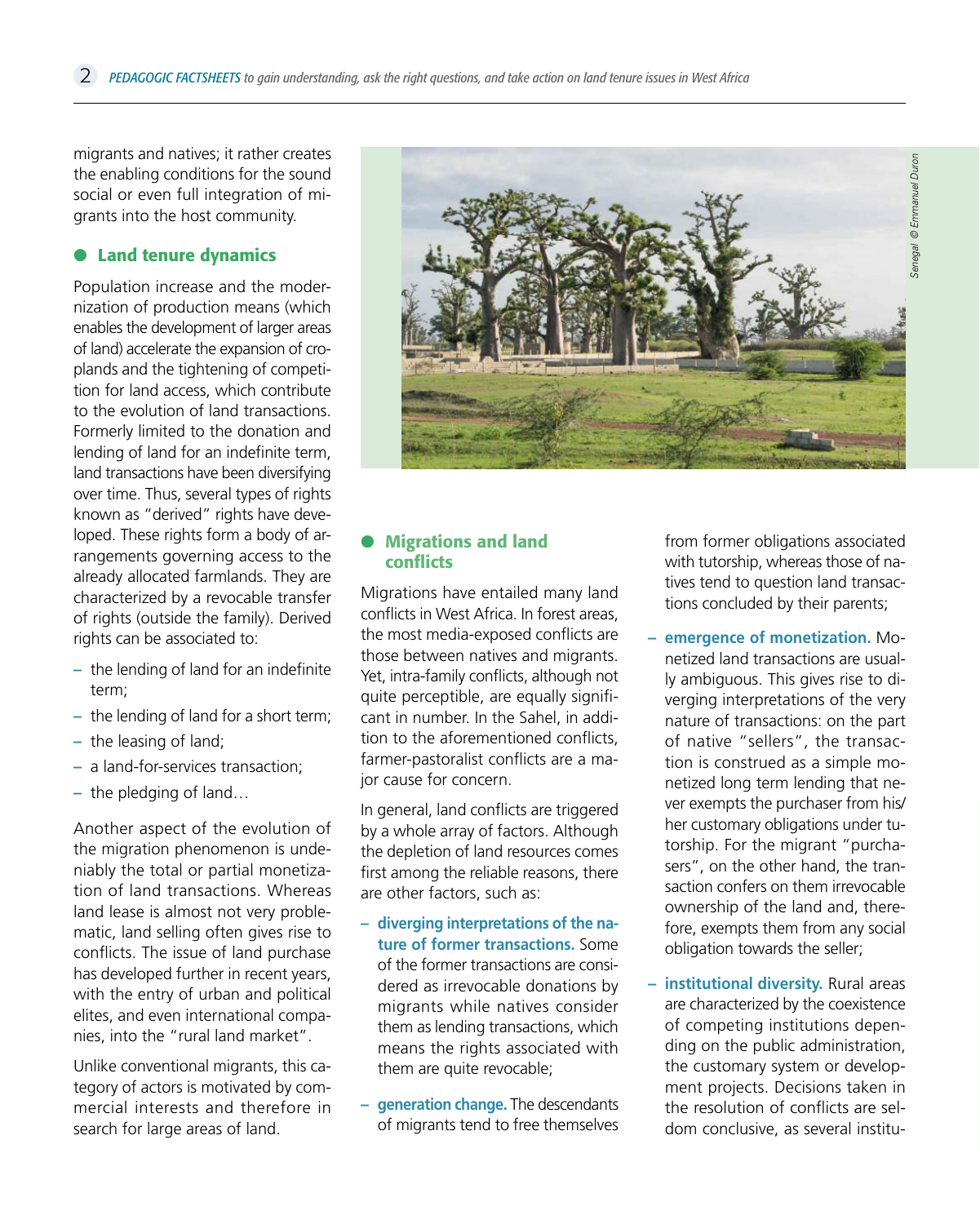tions are involved and there is no mediation or arbitration mechanism;

**– controversial interpretation of state land laws.** National land laws are construed by each category of stakeholders according to their own interests. In Burkina Faso, for example, pastoral communities strongly put forward state ownership of land in the hope of gaining better access to land. On the other hand, migrants believe that if land belongs to the government, then it belongs to every citizen. As for native farmers, they have always contested state monopoly on land, asserting the legitimacy of their customary land titles.

# **Migrant land tenure securing strategies: from registration in social networks to contract formalization**

Migrant land tenure securing strategies are evolving and diversified. Formerly based on the quality of social relationships and the spontaneous re-

cognition of the "customary owner's" authority, they are progressively involving the use of writing.

### **B** Sustainability of social **safety mechanisms**

In addition to compliance with social constraints set out during the land transaction, the first step of the land tenure securing process is the actual development of allocated plots by the migrant. In some cases, the transaction is subjected to the annual payment of a symbolic in-kind royalty such as a portion (e.g. a basketful) of crop to the "customary owner"; any failure to meet this obligation rightfully giving rise to the termination of the transaction.

Finally, keeping good social relationships with the customary right holders effectively contributes to securing a migrant's land entitlement. Indeed, according to local conceptions, the allocation of a land establishes strong social links between both parties under which the recipient pays courtesy calls to the "landowner", pays him respect





and is bound to offer him assistance whenever he is in need. These social safety networks clearly show that, under the customary system, land tenure is first a matter of social relationship.

### **Expanding the "informal formalization"**

The frequent controversies around land rights or the questioning of the nature of land transactions have prompted many people in rural areas to issue "small documents" that clarify the nature of land transactions and evidence the existence of the transaction. These documents are characterized by the extreme diversity of their forms and contents. They are written in "local French" (Côte d'Ivoire, Burkina Faso), Arabic (Niger) or in an impeccable administrative style. The documents are written locally, either by literate farmers or by civil servant on duty in the area. Some of them are certified by administrative authorities (*préfet*, police, municipality, etc.).

In terms of contents, some documents remain totally loose about the nature of the transaction or use ambiguous formulations such as cession, allocation, picketing and so on. The lack of precision also concerns the location of plots ("in the bush of…", "at some distance South of the village"; sometimes there is even no indication). This is also true of the delimitation that is either not mentioned or very approximate; where there is a somewhat precise delimitation, it is generally not accompanied by a plan. These inaccuracies do not seem to be a problem for sellers and purchasers.

Yet, whatever the formula used, in all cases, the signing of the documents is attended by witnesses for both the seller and the purchaser. The purchasers tend to demand that the witness and the sel